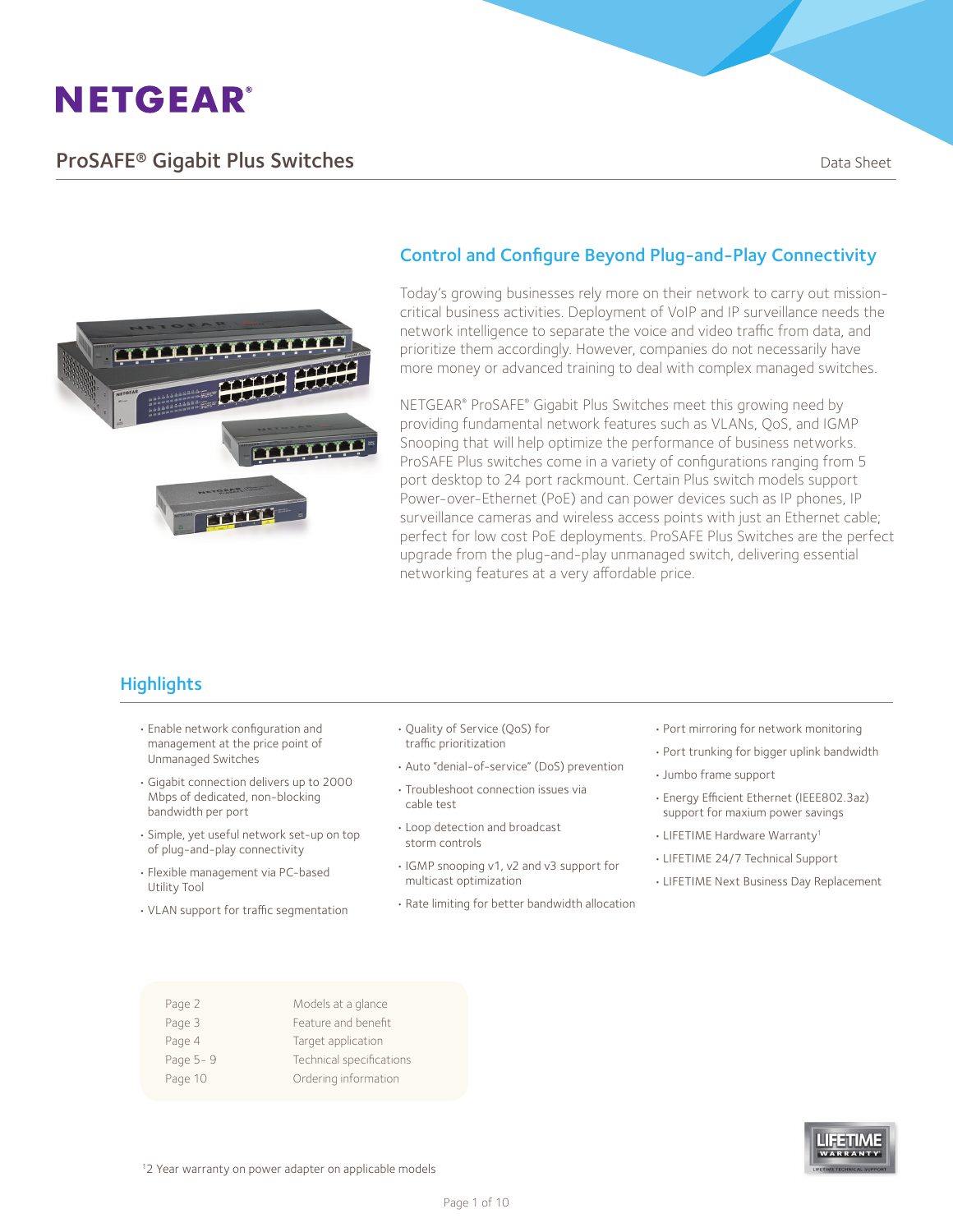# ProSAFE® Gigabit Plus Switches **Data Sheet** Data Sheet

#### Hardware at a Glance

|               |             | <b>FRONT</b>                     |                |                                            | <b>REAR</b>      |
|---------------|-------------|----------------------------------|----------------|--------------------------------------------|------------------|
| Model name    | Form-Factor | 10/100/1000<br>Base-T RJ45 ports | PoE 802.3af    | Power Supply                               | PoE budget       |
| GS105E        | Desktop     | 5                                | N/A            | External Power Adapter                     | N/A              |
| GS105PE       | Desktop     | 5                                | $\overline{2}$ | None - Requires power<br>from a PoE switch | up to 22w        |
| <b>GS108E</b> | Desktop     | 8                                | N/A            | External Power Adapter                     | N/A              |
| GS108PE       | Desktop     | 8                                | $\overline{4}$ | External Power Adapter                     | 45 <sub>w</sub>  |
| GS116E        | Desktop     | 16                               | N/A            | External Power Adapter                     | N/A              |
| JGS516PE      | Rackmount   | 16                               | 8              | Internal                                   | 85w              |
| JGS524E       | Rackmount   | 24                               | N/A            | Internal                                   | N/A              |
| JGS524PE      | Rackmount   | 24                               | 12             | Internal                                   | 100 <sub>w</sub> |

### Software at a Glance

| Management                 | Multicast filtering                          | EEE (802.3az)<br>Auto-EEE | <b>VLANS</b>                          | <b>OoS</b>                      |     | Port Trunking   Rate Limiting | Jumbo<br>Frame Support |
|----------------------------|----------------------------------------------|---------------------------|---------------------------------------|---------------------------------|-----|-------------------------------|------------------------|
| PC Utility Tool<br>Web GUI | <b>IGMP Snooping</b><br>$v1$ , $v2$ and $v3$ | Yes                       | Port-based,<br>IEEE802.10-based VLANs | Port-based,<br>IEEE802.1p-based | Yes | Yes                           | Yes                    |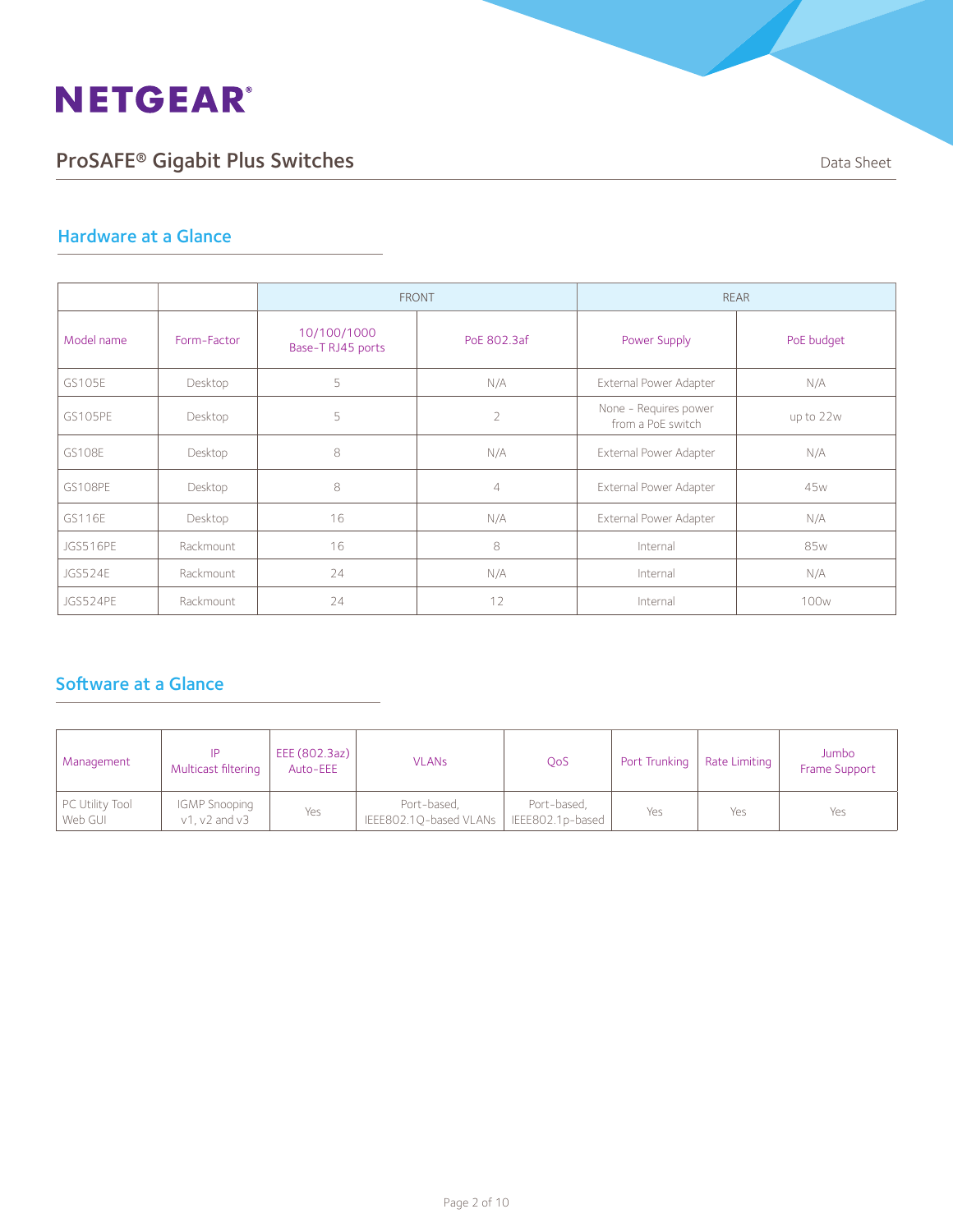# ProSAFE® Gigabit Plus Switches **Data Sheet** Data Sheet

#### Features and Benefits

| <b>Hardware Features</b>       | <b>Benefits</b>                                                                                                                                                                                                            |
|--------------------------------|----------------------------------------------------------------------------------------------------------------------------------------------------------------------------------------------------------------------------|
| All Gigabit models             | Making Plus Switch an ideal upgrade for SMB network combining management capability with<br>higher speed and better performance                                                                                            |
| PoE offerings in Plus Switches | With half of the ports capable of supporting PoE, these PoE Plus models are the most cost-<br>efficient Gigabit Ethernet solution for converaged networks where PoE support is needed, but<br>isn't necessary on all ports |
| Desktop and rackmount          | Flexibile deployment for either desktop placement, undertable mount, wall mount as well<br>as rackmount                                                                                                                    |
| <b>Software Features</b>       | <b>Benefits</b>                                                                                                                                                                                                            |
| VLAN                           | Segment network into smaller groups for more secure and efficient use of network resources                                                                                                                                 |
| QoS                            | For optimized network performance and better delivery of mission-critical traffic such as<br>voice and video                                                                                                               |
| <b>IGMP</b> Snooping           | For improved network efficiency on delivering multicast traffic                                                                                                                                                            |
| Port Trunking                  | Build up a bigger bandwidth to support aggregated uplink traffic                                                                                                                                                           |
| Port Mirroring                 | For better and quicker network diagnotics and troubleshooting                                                                                                                                                              |
| Cable Test                     | Easily identify bad Ethernet cables                                                                                                                                                                                        |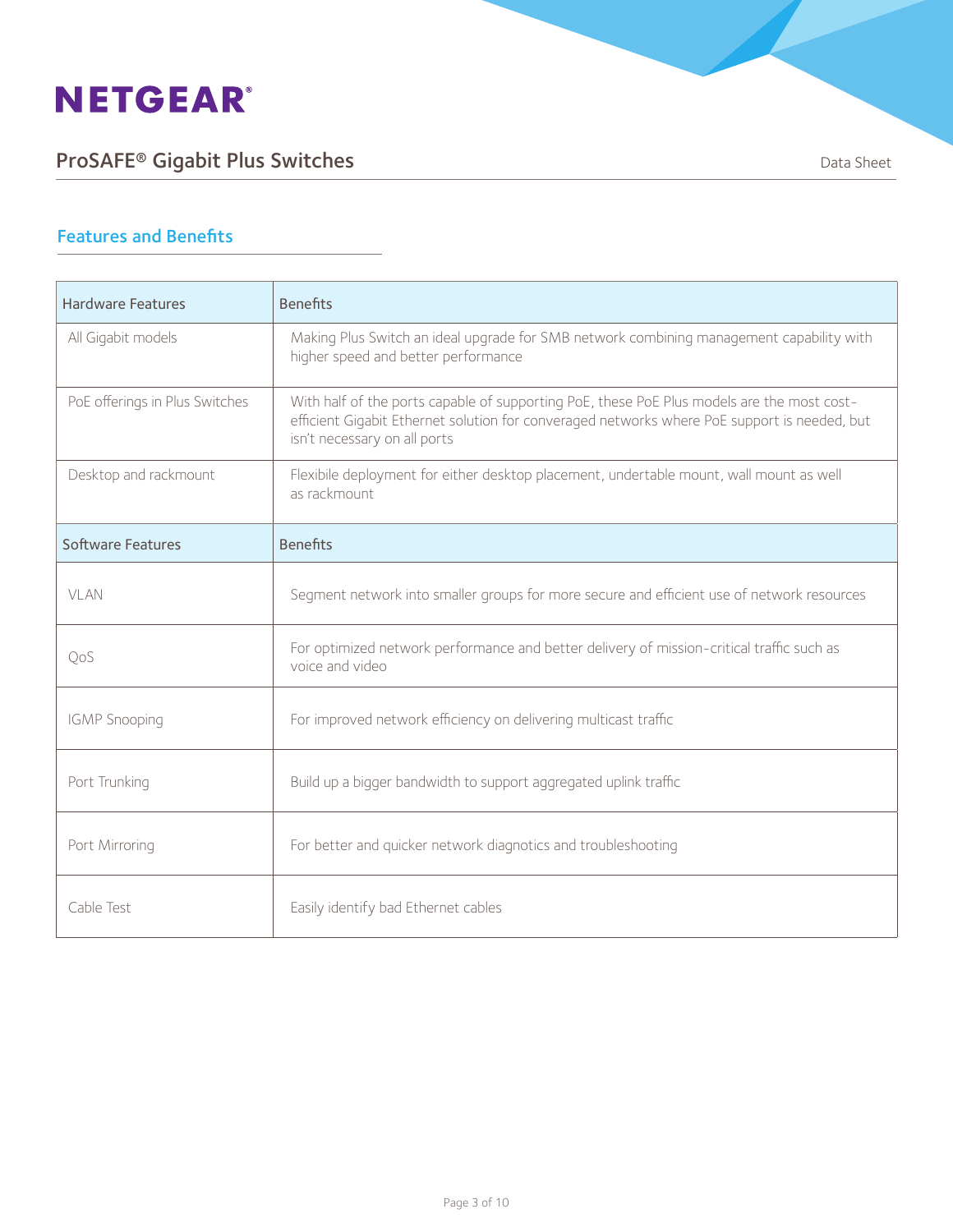### ProSAFE® Gigabit Plus Switches **Data Sheet** Data Sheet

#### Target Application

#### SMB Network Application

Why the NETGEAR Gigabit Plus Switch is the ideal upgrade from Unmanaged Switches for SMB networks:

- • Configurable with simple set-up
- • Build multiple user groups
- Prioritize voice and video traffic
- Monitor and troubleshoot

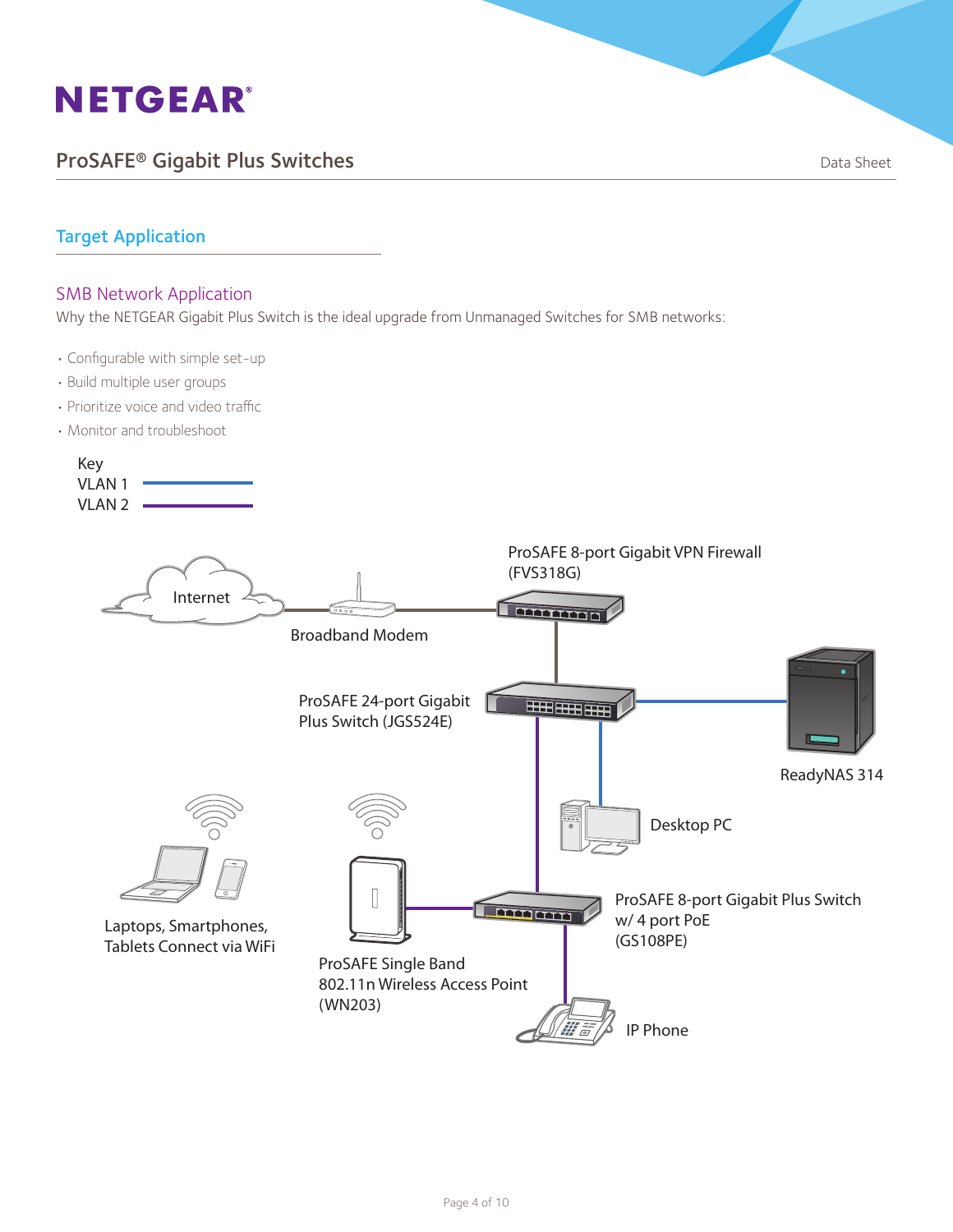# ProSAFE® Gigabit Plus Switches **Data Sheet** Data Sheet

| PRODUCT SPECIFICATIONS                                      |           |                                                           |            |                |                                            |                     |                     |                     |
|-------------------------------------------------------------|-----------|-----------------------------------------------------------|------------|----------------|--------------------------------------------|---------------------|---------------------|---------------------|
| Product                                                     | GS105Ev2  | <b>GS105PE</b>                                            | GS108Ev3   | GS108PEv3      | GS116Ev2                                   | JGS516PE            | JGS524Ev2           | JGS524PE            |
| Gigabit ports                                               | 5         | 5                                                         | 8          | 8              | 16                                         | 16                  | 24                  | 24                  |
| # of PoE ports                                              | <b>NA</b> | $\overline{2}$                                            | <b>NA</b>  | $\overline{4}$ | <b>NA</b>                                  | 8                   | <b>NA</b>           | 12                  |
| Total PoE Power<br>budget (Watts)                           | <b>NA</b> | PoE<br>pass-thru:<br>20W with AT<br>in, 8W with<br>AF in. | <b>NA</b>  | 45             | <b>NA</b>                                  | 85                  | <b>NA</b>           | 100                 |
| Max MAC entries                                             | <b>8K</b> | <b>8K</b>                                                 | 4K         | 4K             | <b>16K</b>                                 | 16K                 | 16K                 | 16K                 |
| Buffer size                                                 |           |                                                           | 192KB      | 192KB          | 6Mbit<br>per system                        | 6Mbit<br>per system | 6Mbit<br>per system | 6Mbit<br>per system |
| Energy Efficient<br>Enthernet<br>(IEEE802.3az<br>complaint) | Yes       |                                                           |            |                |                                            |                     |                     |                     |
| PERFORMANCE SPECIFICATION                                   |           |                                                           |            |                |                                            |                     |                     |                     |
| Forwarding modes                                            |           |                                                           |            |                | Store-and-forward                          |                     |                     |                     |
| <b>Bandwidth</b>                                            | 10 Gbps   | 10 Gbps                                                   | 16 Gbps    | 16 Gbps        | 32 Gbps                                    | 32 Gbps             | 48 Gbps             | 48 Gbps             |
| Priority queuing                                            |           |                                                           |            |                | Weighted Round Robin (WRR), Strict or both |                     |                     |                     |
| Jumbo frame support                                         |           |                                                           |            |                | up to 9K packet size                       |                     |                     |                     |
| Acoustic noise<br>$(ANSI-S10.12)$                           | $\circ$   | $\circ$                                                   | $\bigcirc$ | $\circ$        | $\circ$                                    | 24.5                | $\circlearrowright$ | 24.4                |
| Mean Time Between<br>Failures (MTBF)                        |           |                                                           | 2,525,259  | 1,242,392      | 504,993                                    | 840,354             | 243,476             | 643,506             |
| <b>L2 SERVICES - VLANS</b>                                  |           |                                                           |            |                |                                            |                     |                     |                     |
| VLAN<br>(# Supported)                                       | 64        | 64                                                        | 32         | 32             | 100                                        | 100                 | 100                 | 100                 |
| IEEE 802.1Q<br>VLAN Tagging                                 |           |                                                           |            |                | Yes                                        |                     |                     |                     |
| Port-based VLAN                                             |           | Yes                                                       |            |                |                                            |                     |                     |                     |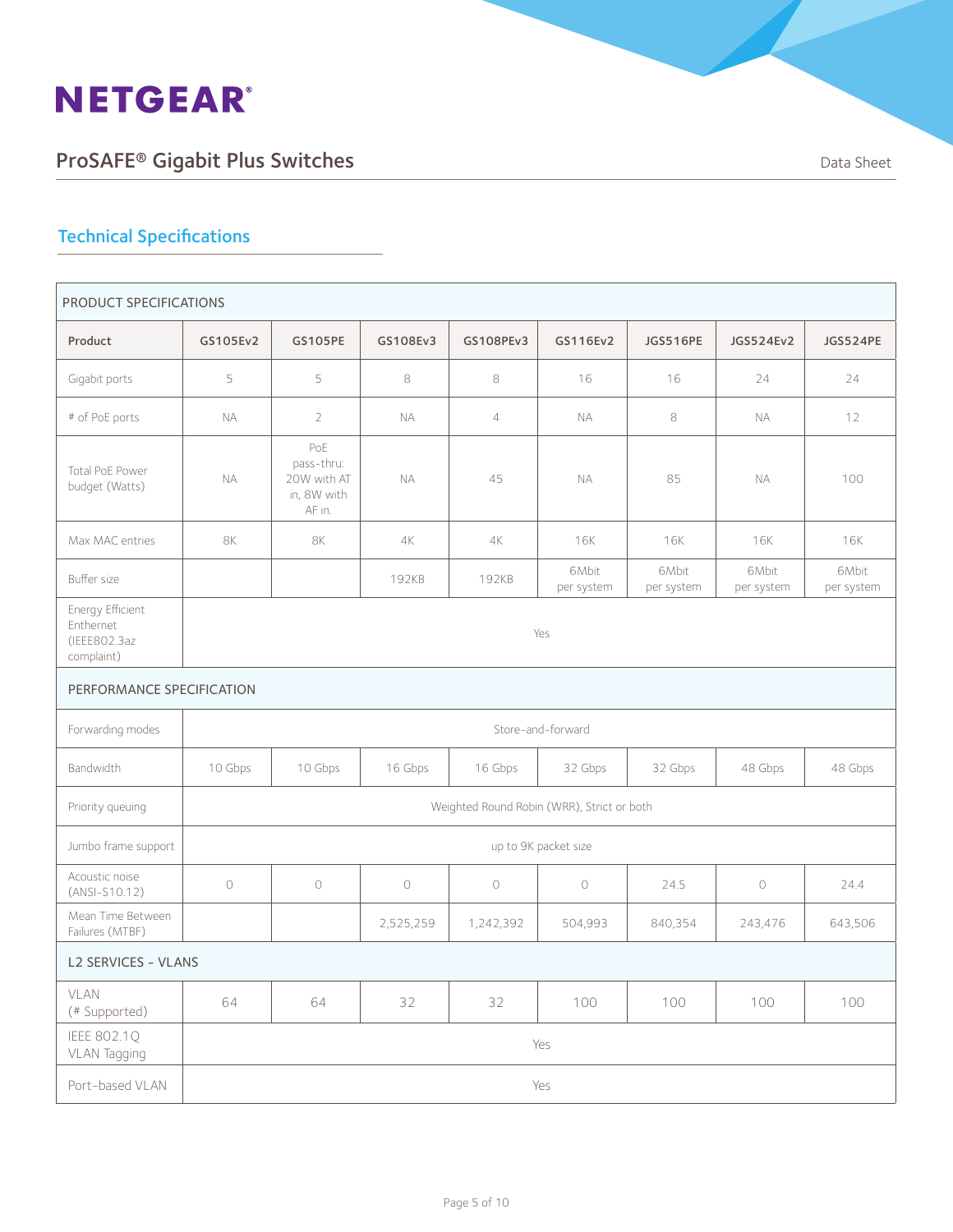

| Product                                    | GS105Ev2                          | <b>GS105PE</b> | GS108Ev3  | GS108PEv3 | GS116Ev2                      | <b>JGS516PE</b>               | JGS524Ev2                     | JGS524PE                      |
|--------------------------------------------|-----------------------------------|----------------|-----------|-----------|-------------------------------|-------------------------------|-------------------------------|-------------------------------|
| <b>L2 SERVICES - AVAILABILITY</b>          |                                   |                |           |           |                               |                               |                               |                               |
| Port Trunking                              | <b>No</b>                         | <b>No</b>      | <b>No</b> | No        | Yes                           | Yes                           | Yes                           | Yes                           |
| Number of LAGs<br>& # of members           | <b>NA</b>                         | NA             | <b>NA</b> | <b>NA</b> | 8 LAGs<br>& 2 to 4<br>members | 8 LAGs<br>& 2 to 4<br>members | 8 LAGs<br>& 2 to 4<br>members | 8 LAGs<br>& 2 to 4<br>members |
|                                            | L2 SERVICES - MULTICAST FILTERING |                |           |           |                               |                               |                               |                               |
| IGMP Snooping<br>$(v1, v2$ and $v3)$       |                                   |                |           |           | Yes                           |                               |                               |                               |
| IGMP Snooping<br>queries                   | <b>No</b>                         | No             | No        | No        | Yes                           | Yes                           | Yes                           | Yes                           |
| Block unknown<br>Multicast                 | Yes                               |                |           |           |                               |                               |                               |                               |
| Supported<br>Mulitcast groups              | 128                               | 128            | 128       | 128       | 64                            | 64                            | 64                            | 64                            |
| L3 SERVICES - DHCP                         |                                   |                |           |           |                               |                               |                               |                               |
| <b>DHCP Client</b>                         |                                   |                |           |           | Yes                           |                               |                               |                               |
| QUALITY OF SERVICE (QOS)                   |                                   |                |           |           |                               |                               |                               |                               |
| Rate limiting                              |                                   |                |           |           | Yes                           |                               |                               |                               |
| <b>DSCP</b>                                | Yes                               | Yes            | Yes       | Yes       | No                            | No                            | No                            | No                            |
| IEEE 802.1p COS                            |                                   |                |           |           | Yes                           |                               |                               |                               |
| Port-based VLAN                            |                                   |                |           |           | Yes                           |                               |                               |                               |
| <b>TOS</b>                                 | Yes                               | Yes            | Yes       | Yes       | Yes                           | Yes                           | Yes                           | Yes                           |
| WRED (Weighted<br>Deficit Round Robin)     |                                   |                |           |           | Yes                           |                               |                               |                               |
| <b>Strict Priority</b><br>queue technology |                                   |                |           |           | Yes                           |                               |                               |                               |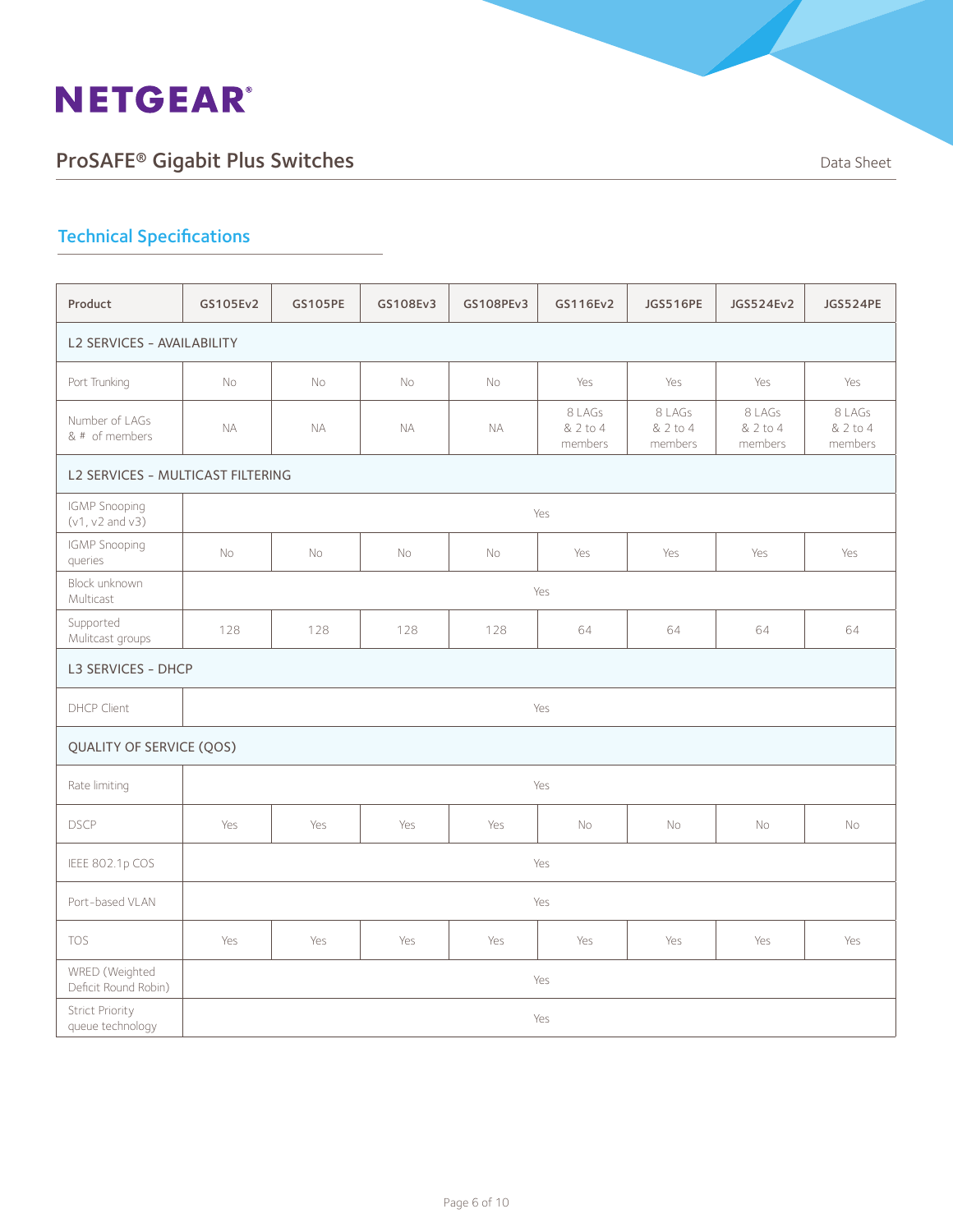

| Product                                                 | GS105Ev2       | <b>GS105PE</b> | GS108Ev3       | GS108PEv3                            | GS116Ev2                     | <b>JGS516PE</b> | JGS524Ev2 | JGS524PE |
|---------------------------------------------------------|----------------|----------------|----------------|--------------------------------------|------------------------------|-----------------|-----------|----------|
| <b>IEEE NETWORK PROTOCOLS</b>                           |                |                |                |                                      |                              |                 |           |          |
| <b>IEEE 802.3</b><br>Ethernet                           |                |                |                |                                      | IEEE 802.1p Class of Service |                 |           |          |
| IEEE 802.3i<br>10BASE-T                                 |                |                |                |                                      | IEEE 802.3 af (PoE)          |                 |           |          |
| <b>IEEE 802.3u</b><br>100BASE-T                         |                |                |                |                                      | IEEE 802.1Q VLAN Tagging     |                 |           |          |
| IEEE 802.3ab<br>1000BASE-T                              |                |                |                | IEEE 802.3x full-duplex flow control |                              |                 |           |          |
| MANAGEMENT                                              |                |                |                |                                      |                              |                 |           |          |
| System Password                                         |                |                |                |                                      | Yes                          |                 |           |          |
| PC Utility                                              |                |                |                |                                      | Yes                          |                 |           |          |
| Port Mirroring                                          |                |                |                |                                      | Yes                          |                 |           |          |
| Max number<br>of source<br>ports allowed<br>(many to 1) | $\overline{4}$ | $\overline{4}$ | $\overline{7}$ | $\overline{7}$                       | 15                           | 15              | 23        | 23       |
| Many to One Port<br>Mirroring                           |                |                |                |                                      | Yes                          |                 |           |          |
| Cable Test utility                                      |                |                |                |                                      | Yes                          |                 |           |          |
| FW Upgrade thru<br>Plus Utility (TFTP)                  |                | Yes            |                |                                      |                              |                 |           |          |
| Config Download<br>(to Switch) thru<br>Plus Utility     |                |                |                |                                      | Yes                          |                 |           |          |
| Config Upload<br>(to Server)                            |                |                |                |                                      | Yes                          |                 |           |          |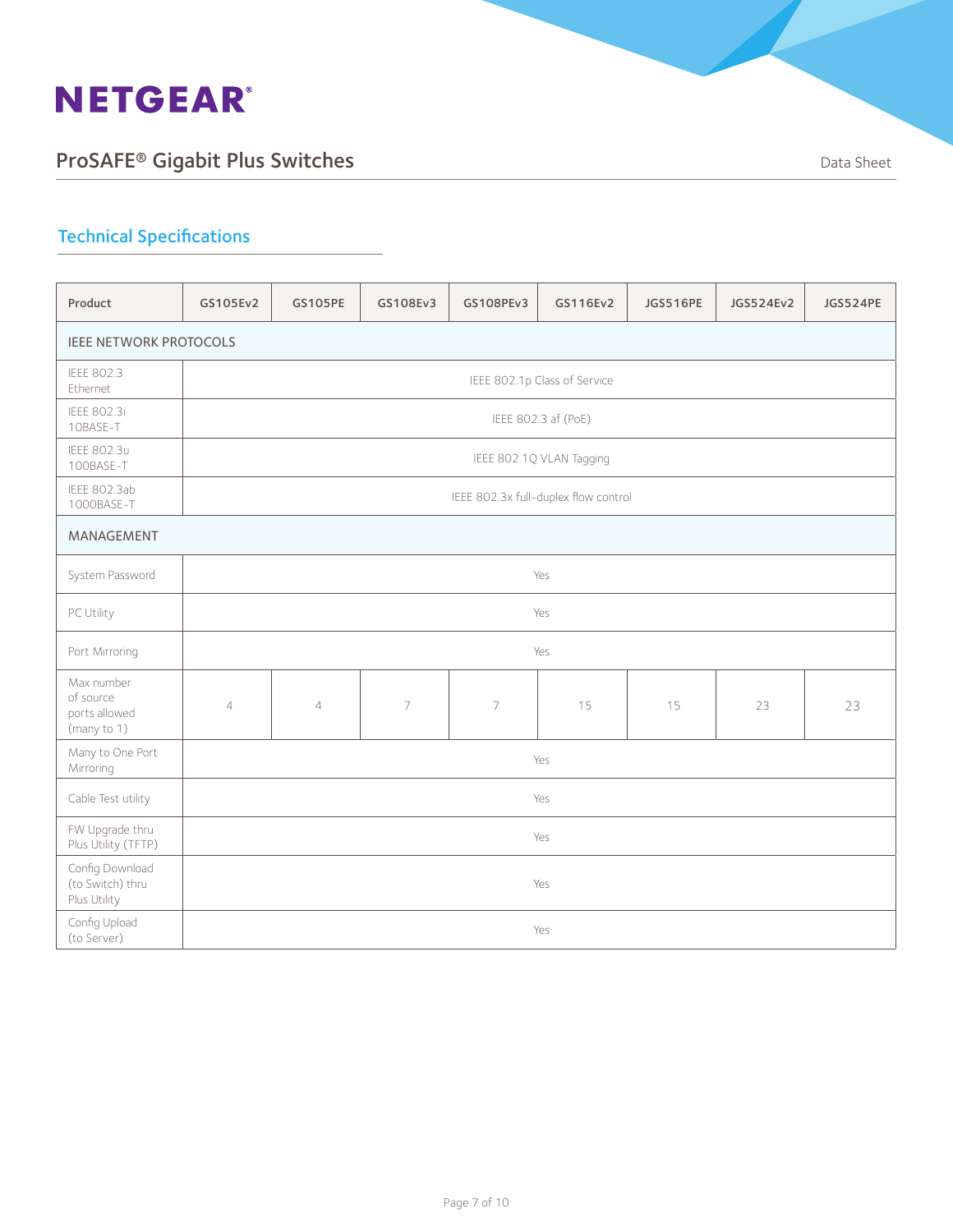

| Product                                                                | GS105Ev2                    | <b>GS105PE</b>   | GS108Ev3        | GS108PEv3                                     | GS116Ev2                             | <b>JGS516PE</b>  | JGS524Ev2        | JGS524PE         |
|------------------------------------------------------------------------|-----------------------------|------------------|-----------------|-----------------------------------------------|--------------------------------------|------------------|------------------|------------------|
| <b>MISCELLANEOUS FEATURES</b>                                          |                             |                  |                 |                                               |                                      |                  |                  |                  |
| Loop Detection                                                         |                             |                  |                 |                                               | Yes                                  |                  |                  |                  |
| DoS Prevention                                                         |                             |                  |                 |                                               | Yes                                  |                  |                  |                  |
| Broadcast Storm<br>Control                                             |                             |                  |                 |                                               | Yes                                  |                  |                  |                  |
| Energy Efficient<br>Ethernet (EEE)                                     |                             |                  |                 |                                               | Yes                                  |                  |                  |                  |
| <b>LEDs</b>                                                            |                             |                  |                 |                                               |                                      |                  |                  |                  |
| Per port                                                               |                             |                  |                 |                                               | Speed, Link, Activity                |                  |                  |                  |
| Per device                                                             |                             |                  |                 |                                               | Power, Fan and PoE Power Status      |                  |                  |                  |
| PHYSICAL SPECIFICATIONS                                                |                             |                  |                 |                                               |                                      |                  |                  |                  |
| <b>Dimensions</b>                                                      | 94x101x26                   | 158x<br>105x27   | 158x101x29      | 158x101x29                                    | 286x<br>101x26                       | 328x<br>169x43mm | 328x<br>170x43   | 328x<br>169x43mm |
| Weight                                                                 | 0.27Kg                      | 0.45Kq           | $0.51$ Kg       | 0.54Kq                                        | 0.84Kg                               | 1.67 Kg          | 1.4Kg            | 1.84Kg           |
| Fan                                                                    | $\circlearrowright$         | $\bigcirc$       | $\bigcirc$      | $\bigcirc$                                    | $\bigcirc$                           | $\mathbf{1}$     | $\bigcirc$       | $\mathcal{I}$    |
| Power Consumption (when all ports used, line-rate traffic and max PoE) |                             |                  |                 |                                               |                                      |                  |                  |                  |
| Worst case, all ports<br>used, line-rate traffic,<br>max PoE           | 3                           | 25               | 4.45            | 60                                            | 10                                   | 110              | 13.8             | 123              |
| <b>ENVIRONMENTAL SPECIFICATIONS</b>                                    |                             |                  |                 |                                               |                                      |                  |                  |                  |
| Operating                                                              |                             |                  |                 |                                               |                                      |                  |                  |                  |
| Operating<br>Temperature                                               | $0-50^{\circ}$ C            | $0-50^{\circ}$ C | $0-40\degree$ C | $0-40^{\circ}$ C                              | $0-50\degree C$                      | $0-50^{\circ}$ C | $0-50^{\circ}$ C | $0-50^{\circ}$ C |
| Humidity                                                               |                             |                  |                 | 90% maximum relative humidity, non-condensing |                                      |                  |                  |                  |
| Altitude                                                               | 10,000 ft (3,000 m) maximum |                  |                 |                                               |                                      |                  |                  |                  |
| Storage                                                                |                             |                  |                 |                                               |                                      |                  |                  |                  |
| Storage<br>Temperature                                                 |                             |                  |                 |                                               | $-4^{\circ}$ to 158°F (-20° to 70°C) |                  |                  |                  |
| Humidity                                                               |                             |                  |                 | 95% maximum relative humidity, non-condensing |                                      |                  |                  |                  |
| Altitude                                                               |                             |                  |                 |                                               | 10,000 ft (3,000 m) maximum          |                  |                  |                  |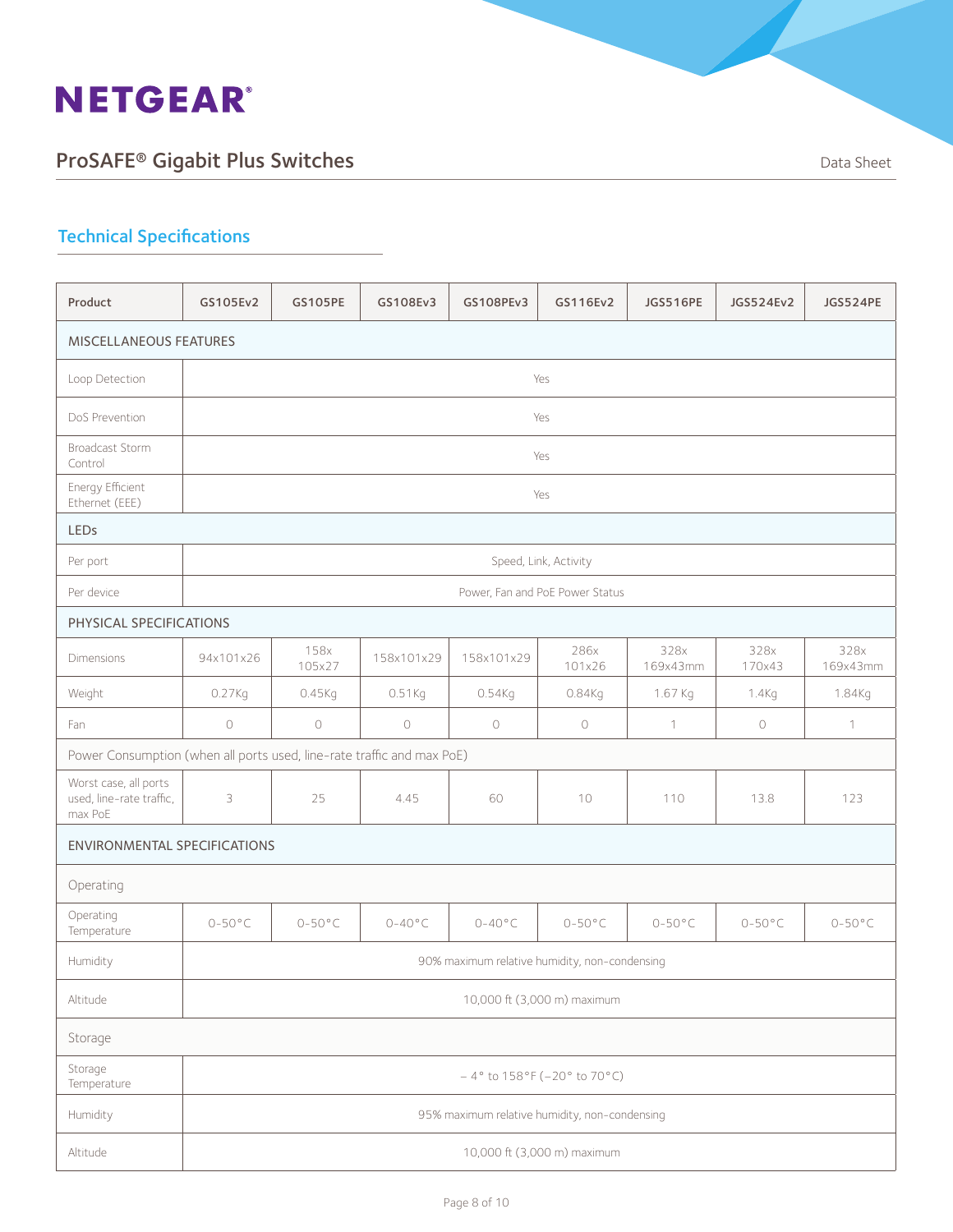

| Product                                                                                                                                                              | GS105Ev2                                                                                                                                                                                                        | <b>GS105PE</b> | GS108Ev3                                                   | GS108PEv3                                                     | GS116Ev2 | JGS516PE | JGS524Ev2 | JGS524PE |
|----------------------------------------------------------------------------------------------------------------------------------------------------------------------|-----------------------------------------------------------------------------------------------------------------------------------------------------------------------------------------------------------------|----------------|------------------------------------------------------------|---------------------------------------------------------------|----------|----------|-----------|----------|
| Electromagnetic Emissions and Immunity                                                                                                                               |                                                                                                                                                                                                                 |                |                                                            |                                                               |          |          |           |          |
| Certifications Class<br>(including but not<br>limited to CE mark,<br>commercial, FCC Part<br>15, VCCI, EN55022<br>(CISPR 22), C-Tick,<br>EN50082-1,<br>EN55024, CCC) | B.                                                                                                                                                                                                              | B              | B                                                          | А                                                             | A        | A        | A         | A        |
| Safety                                                                                                                                                               |                                                                                                                                                                                                                 |                |                                                            |                                                               |          |          |           |          |
| Certifications                                                                                                                                                       | CE mark, commercial<br>CSA certified (CSA 22.2 #950)<br>UL listed (UL 1950)/cUL IEC 950/EN 60950                                                                                                                |                |                                                            |                                                               |          |          |           |          |
| <b>WARRANTY AND SUPPORT</b>                                                                                                                                          |                                                                                                                                                                                                                 |                |                                                            |                                                               |          |          |           |          |
| Warranty                                                                                                                                                             | I ifetime<br>on switch<br>and 2-year<br>on Power<br>adapter                                                                                                                                                     | Lifetime       | Lifetime on switch and 2-year on Power adapter<br>Lifetime |                                                               |          |          |           |          |
| Technical Support                                                                                                                                                    |                                                                                                                                                                                                                 |                |                                                            | Lifetime Tech Support via chat, 90 day tech support via email |          |          |           |          |
| Next Business Day<br>Replacement                                                                                                                                     | Lifetime                                                                                                                                                                                                        |                |                                                            |                                                               |          |          |           |          |
| PACKAGE CONTENTS                                                                                                                                                     |                                                                                                                                                                                                                 |                |                                                            |                                                               |          |          |           |          |
| All models                                                                                                                                                           | ProSAFE® Gigabit Plus Switch<br>Power cord or power adapter (depending on model; GS105PE has no power supply or power cord)<br>Rack-mounting kit<br>Quick Install Guide<br>Resource CD with PC Utility software |                |                                                            |                                                               |          |          |           |          |